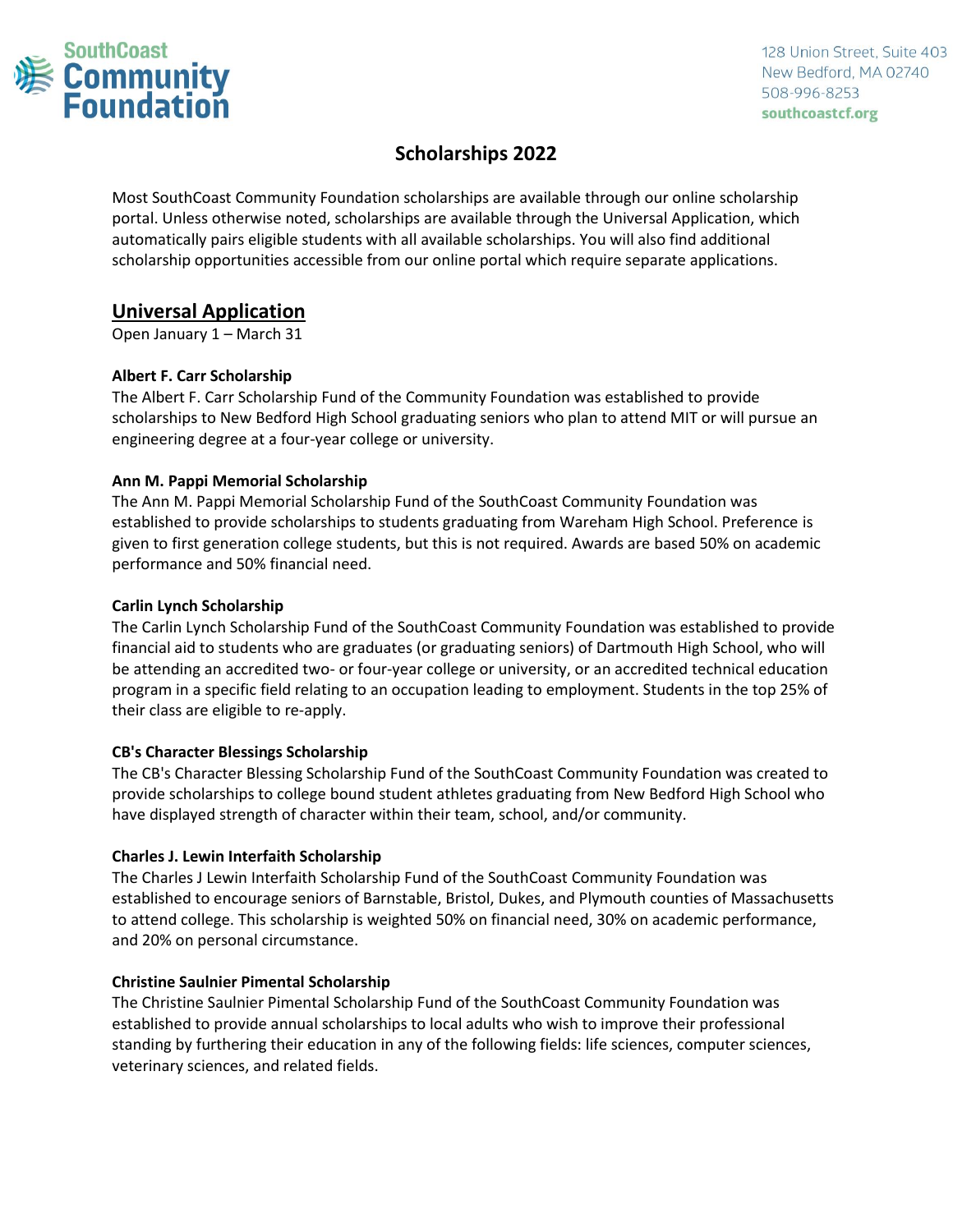

## **College Club of New Bedford, Inc. Scholarship**

The College Club of New Bedford, Inc. Fund provides scholarships to young women who are graduates or graduating seniors of the following high schools: New Bedford, Greater New Bedford Regional Vocational Technical, Bishop Stang, Dartmouth, and Fairhaven.

## **Daniel P. Bergeron Scholarship**

The Daniel P. Bergeron Fund of the SouthCoast Community Foundation was established by Maureen and Russell Bergeron to honor the memory of their late son, Daniel P. Bergeron. The fund provides annual college scholarships to selected Fairhaven High School graduating seniors. These scholarship(s) are awarded to students with financial need and interests in sports and/or music.

## **David C. DuBois Scholarship**

The David C. DuBois Scholarship Fund of the SouthCoast Community Foundation honors the memory and legacy of David DuBois, as well as his life-long commitment to fellow mariners and to the maritime industry. Financial awards will be distributed to deserving students who are enrolled in a post-secondary school course of study in a maritime field, such as marine surveying, marine transportation, marine engineering, naval architecture, naval engineering, marine safety, or environmental protection.

## **David Cappannari Scholarship**

The David Cappannari Scholarship Fund of the SouthCoast Community Foundation was established to provide tuition assistance to graduating Plymouth high schools' seniors who plan to attend college.

## **Ditchfield Family Scholarship**

The Ditchfield Family Scholarship Fund of the SouthCoast Community Foundation was established to provide scholarship awards to Lynn English High School graduates who are Highland area residents of high need and high achievement. Awards will be made to students who are or will be attending a post graduate vocational program or an accredited two- or four-year college or university. Recurring scholarships are possible.

## **Dr. Frederick M. Kalisz, Jr. Memorial Scholarship**

The Dr. Frederick M. Kalisz, Jr. Memorial Scholarship Fund of the SouthCoast Community Foundation was created to award exemplary work by New Bedford area high school seniors who reside in New Bedford and are in pursuit of college study in the fields of Political Science, Public Policy, Organizational Leadership, Business Administration, Sustainability, or related majors. This scholarship is being awarded in memory of and to honor the late Dr. Frederick M. Kalisz, Jr. who lived his passion for public service.

## **Dr. Paul and Elaine Chervinsky Scholarship**

The Dr. Paul and Elaine Chervinsky Scholarship Fund of the SouthCoast Community Foundation was established to provide two \$20,000 endowed scholarships each year to be distributed \$5000 per year to students graduating from New Bedford High School who will be attending a four-year college or university. Scholarships are considered on a basis of 50% financial need and 50% academic performance. Recipients must remain in good academic standing to be eligible for the annual renewal.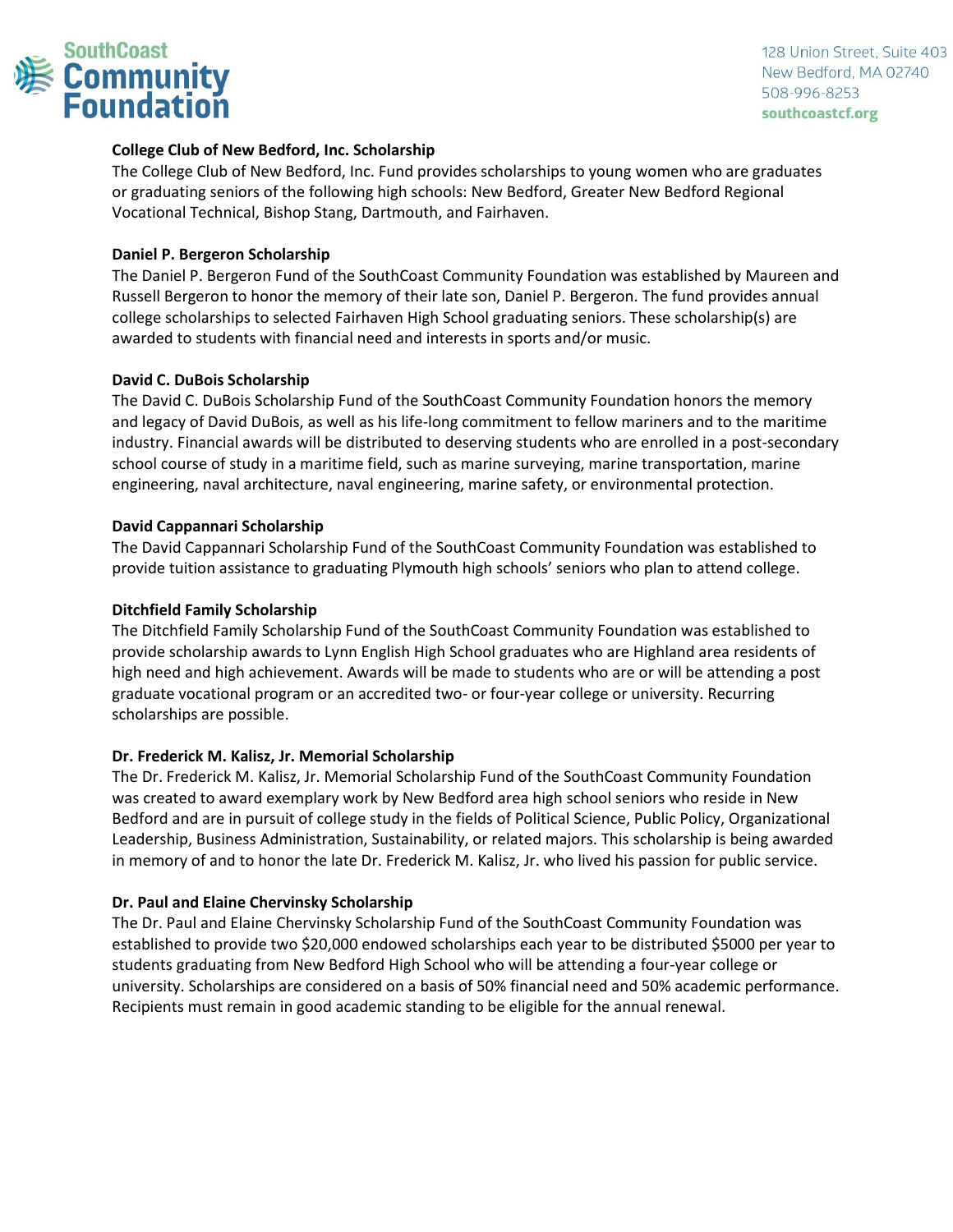

## **Edward D. Thomas Trust Scholarship**

The Edward D. Thomas Trust Scholarship Fund of the SouthCoast Community Foundation was established to provide annual scholarships to deserving accepted high school seniors of Foxborough High School.

#### **Ellery R. Sherman Scholarship**

The Ellery R. Sherman Scholarship Fund of the SouthCoast Community Foundation was established to provide a minimum of \$1,000 scholarship to one or more graduating seniors of New Bedford High School. Student must have attended the John Avery Parker School and awards will be given to the highest-ranking members of their graduating class.

#### **Eric C. Johnson Memorial Scholarship**

The Eric C. Johnson Memorial Scholarship Fund of the SouthCoast Community Foundation was created to provide scholarship awards to members of Apponequet's senior class who are planning to continue their education at a college or trade school. The following factors are taken into consideration in determining recipients: financial need, community service, involvement in at least one activity (band, sport, or club), a demonstration of service to others, and a minimum of a "C" average maintained.

#### **Fairhaven Centurion Scholarship**

The Fairhaven Centurion Scholarship Fund of the SouthCoast Community Foundation was established in 2006, the school's 100th anniversary, to provide annual college scholarships to selected Fairhaven High School graduating seniors. The Fairhaven Centurion Scholarships are awarded on a basis of demonstrated financial need and academic performance.

#### **Francis S. Ferreira Scholarship**

The Francis S. Ferreira Scholarship Fund of the SouthCoast Community Foundation was established to provide annual scholarships to Greater New Bedford Regional Vocational Technical High School graduating seniors, and prior graduates, attending a two- or four- year college or university and pursuing an engineering or computer science degree.

#### **Frank and Eleanor Gracie Family Scholarship**

The Frank and Eleanor Gracie Family Scholarship Fund of the SouthCoast Community Foundation was established to provide annual college scholarships to selected New Bedford High School graduating seniors who plan to attend a two- or four-year accredited college or university. This scholarship is awarded with consideration of both academic achievement and financial need.

#### **Frank D. Sylvia Trust Scholarship**

The Frank D. Sylvia Trust Scholarship Fund of the SouthCoast Community Foundation was established by Frank D. Sylvia to honor the memory of his late son, Frank P. Sylvia. The Fund provides annual scholarships to deserving high school seniors with financial need who are residents of Dighton or Somerset.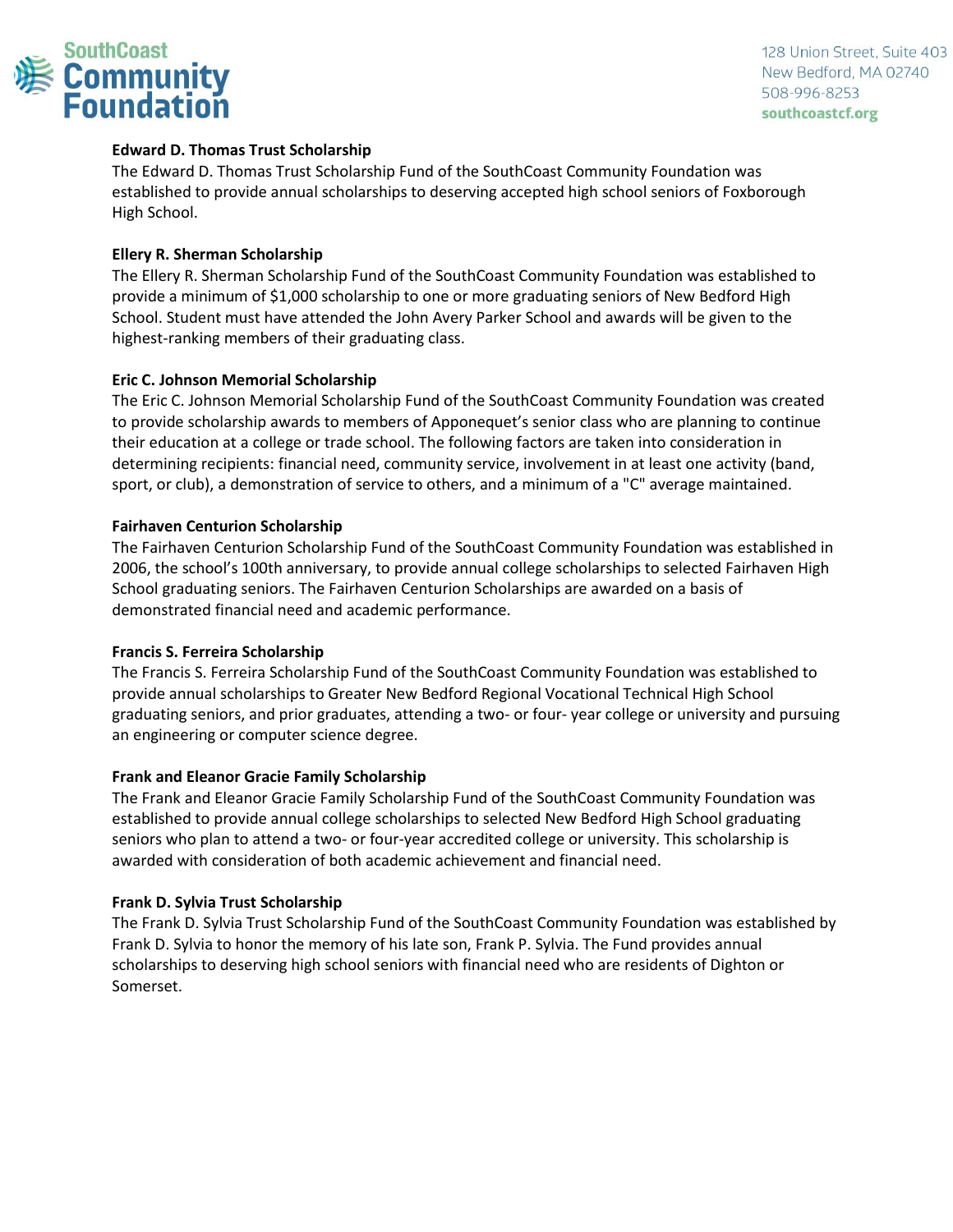

## **George C. Decas Scholarship**

The George C. Decas Scholarship Fund of the SouthCoast Community Foundation provides scholarship awards to one or more graduating high school seniors residing in the town of Wareham, Massachusetts. Awards are made at least once annually. Awards made from the fund will provide support to recipients over four years, pending successful completion of each consecutive fall academic semester.

#### **George E. Keeler Scholarship**

The George E. Keeler Scholarship Fund of the SouthCoast Community Foundation was established to honor the legacy of the founder of the manufacturing company, Tech-Etch, Inc. It provides scholarship awards to encourage students, from Plymouth and Bristol counties, to pursue an undergraduate engineering degree and a career in manufacturing. Awards are based 50% on need, 25% on academic performance, and 25% on demonstrated interest.

#### **George Earl and Katherine Hartley Church Scholarship**

George Earl and Katherine Hartley Church Scholarship Fund of the SouthCoast Community Foundation provides annual scholarships to selected Acushnet, Rochester, Marion, and Mattapoisett, Massachusetts graduating seniors as well as any graduating senior from Greater New Bedford Regional Vocational Technical High School, who wishes to pursue an LPN, RN, or BSN Nursing Degree while attending a twoor four-year accredited college or university.

#### **Georgia and Constantine Decas Family Scholarship**

The Georgia and Constantine Decas Family Scholarship Fund of the SouthCoast Community Foundation was established to provide scholarship awards to one or more graduating high school senior(s) residing in the town of Wareham, Massachusetts. Awards are made at least once annually. Awards made from the Fund will provide support to recipients over four years, pending successful completion of each consecutive fall academic semester.

#### **Jacobs Family New Bedford High School Scholarship**

The Jacobs Family New Bedford High School Scholarship Fund of the SouthCoast Community Foundation provides 5 four-year scholarships, up to \$35,000. The Scholarships are distributed to graduating seniors from New Bedford Global Learning Charter School (1), New Bedford High School (3), and Greater New Bedford Regional Vocational Technical High School (1). Recipients must attend an accredited college or university and major in science fields including computer science, mathematics, and engineering.

## **John A. Conway MD Scholarship – Funding Old Rochester Regional High School in 2022**

The John A. Conway MD Scholarship Fund of the SouthCoast Community Foundation was established to provide scholarship awards to accepted high school seniors at Wareham High School or Old Rochester Regional High School (alternating annually) who excel in Math or Science or plan to pursue a degree in the STEM field at an accredited 4-year college or university. Scholarship recipients shall be selected based on 50% academic performance and 50% financial need.

#### **Katelyn Dunner Fund**

The Katelyn Dunner Fund of the SouthCoast Community Foundation was established to provide tuition assistance to graduating Plymouth North High School seniors during their first year of college.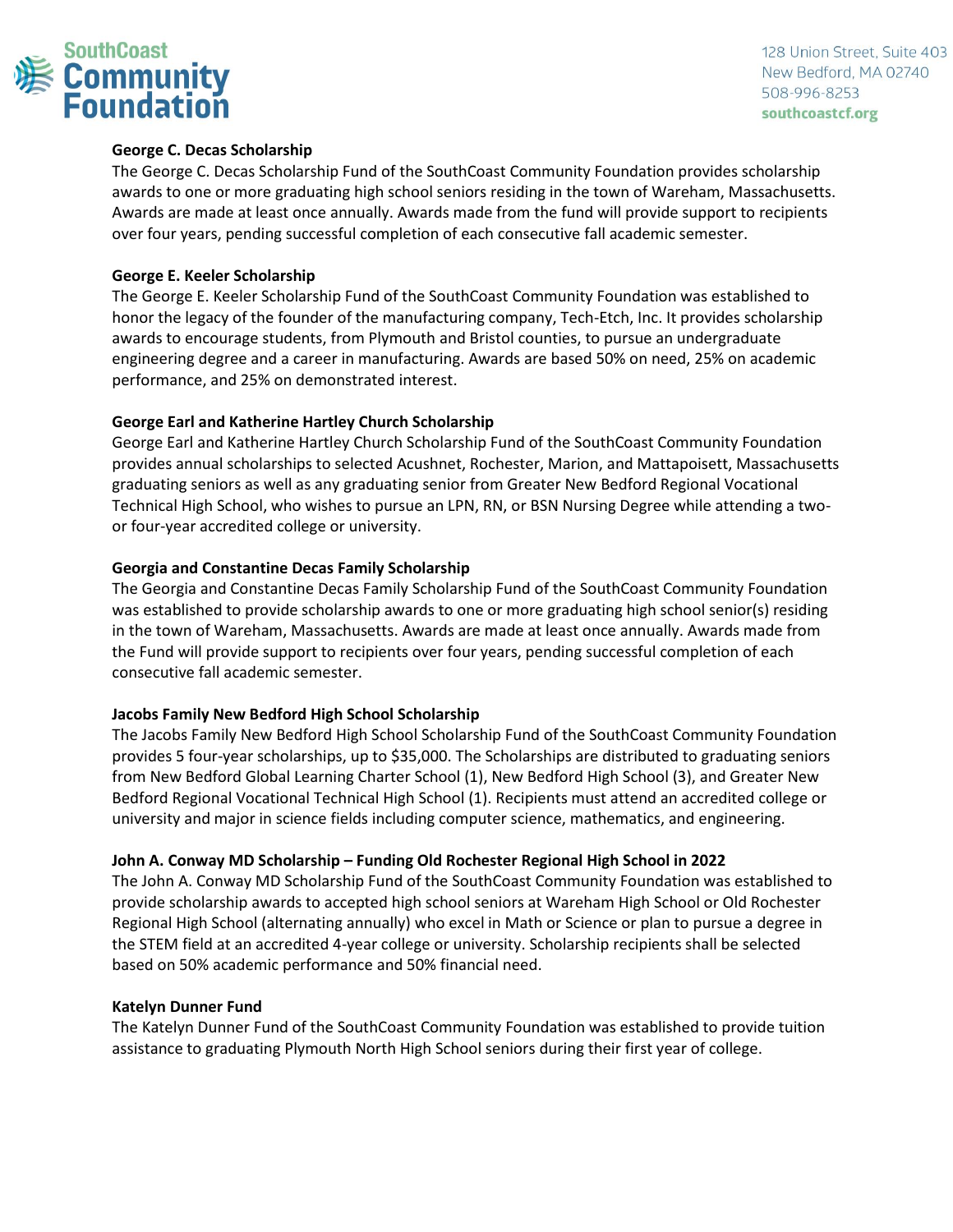

## **Katherine Hassan Penton - New Bedford Class of 1948 Scholarship**

The Katherine Hassan Penton - New Bedford Class of 1948 Scholarship Fund of the SouthCoast Community Foundation was established to provide scholarship awards to New Bedford High School graduating seniors pursuing a business degree at an accredited college or university. Katherine Penton was a high honors graduate of New Bedford High School and she and her late husband were successful in business having owned a fishing boat and residential real estate properties.

## **Kathleen Joyce Nelson Scholarship**

The Kathleen Joyce Nelson Scholarship Fund of the SouthCoast Community Foundation was established to honor the memory of Kathleen Joyce Nelson. The Fund awards scholarships to college bound seniors at New Bedford High School who are planning a career in public service and who have had to fight cancer or have been involved with the cancer-stricken community.

## **Ladies' Branch of the New Bedford Port Society Scholarship**

The Ladies' Branch of the New Bedford Port Society Scholarship Fund of the SouthCoast Community Foundation provides awards to students whose families have documented ties to the sea or are the descendants of seamen. Scholarships may also be distributed to students who intend to major in maritime sciences, or plan to attend a maritime academy. Eligible students must reside in Acushnet, New Bedford, Fairhaven, Marion, Mattapoisett, Rochester, or Westport.

## **Leo R. and Muriel A. Lanouette Scholarship**

The Leo R. and Muriel A. Lanouette Fund of the SouthCoast Community Foundation was established to provide scholarship awards to electrical engineering, computer science, or nursing students who have completed their first year at the University of Massachusetts, Dartmouth. Preference will be given to students enrolled in such disciplines who have matriculated from high schools in the greater Fall River or New Bedford areas.

## **Lipsky-Whittaker LGBTQ Scholarship**

The Lipsky-Whittaker LGBTQ Scholarship Fund was established to provide scholarships to New Bedford High School graduates who have been accepted into a full time post-secondary program. Students need to have been raised in LGBTQ households or identify as LGBTQ and have demonstrated their commitment to addressing issues of homophobia and LGBTQ inequality in their schools and/or community.

## **Louis M. Rusitzky Scholarship**

The Louis M. Rusitzky Scholarship Fund of the SouthCoast Community Foundation was established to provide annual college scholarships to selected New Bedford High School graduating seniors who plan to major in business and related fields for tuition assistance during the first year attending a four-year accredited college or university.

## **Luther B. Bowman Scholarship**

The Luther B. Bowman Scholarship Fund was established to provide scholarships to accepted high school seniors of Westport High School who plan to attend a two- or four-year accredited college or university.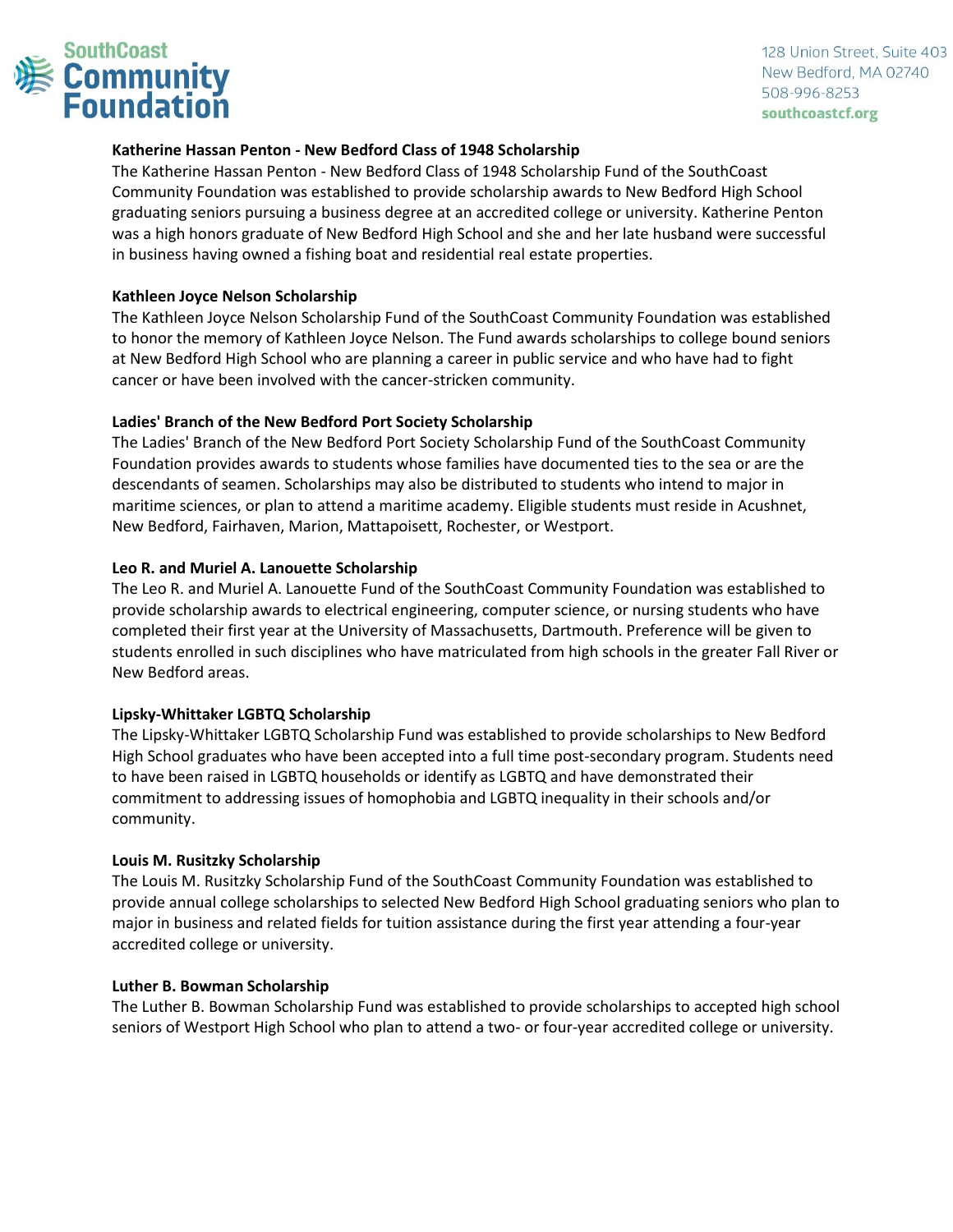

## **Mary Quinn Scholarship**

The Mary Quinn Scholarship Fund of the SouthCoast Community Foundation was established to provide scholarships to one or more graduating senior(s) from Plymouth North High School for tuition assistance while attending a two- or four-year accredited college or university.

## **Matthew "Matty" Ryan Oliveira Scholarship**

The Matthew "Matty" Ryan Oliveira Scholarship Fund of the SouthCoast Community Foundation was established by Kathleen and Matthew Oliveira to honor the memory of their late son, Matthew "Matty" Ryan Oliveira. The fund provides annual scholarships to accepted high school seniors from Fairhaven High School for tuition assistance at a two- or four-year college or university.

#### **Nate King Memorial Scholarship**

The Nate King Memorial Scholarship Fund was created to provide a minimum of a \$500 scholarship to one or more graduating seniors from New Bedford High School's swim team for tuition assistance while attending a two- or four- year accredited college or university.

#### **New Bedford Half Marathon Committee**

The New Bedford Half Marathon Committee Fund of the SouthCoast Community Foundation was established to provide college scholarships to graduating seniors who are runners participating in track, cross country or a related interscholastic athletic program from New Bedford High School, Dartmouth High School, or Greater New Bedford Regional Vocational Technical High School.

#### **New Bedford High School Class of 1960 Scholarship**

The New Bedford High School Class of 1960 Scholarship Fund of the SouthCoast Community Foundation was created to provide annual college scholarships to one or more Greater New Bedford graduating seniors with one or more parent(s) or grandparent(s) who are graduates of New Bedford High School with preference given to those whose parent or grandparent are alumni of the Class of 1960.

#### **New Bedford Woman's Club Scholarship**

The New Bedford Woman's Club Scholarship Fund of the SouthCoast Community Foundation was established to provide scholarships for tuition assistance during the first year at a two- or four-year accredited college or university. Scholarships are for graduating seniors of New Bedford High School or Greater New Bedford Regional Vocational Technical High School based on 50% financial need and 50% academic performance.

#### **Paul and Deborah Durland Scholarship**

The Paul and Deborah Durland Scholarship Fund was established to provide scholarships to students from Greater New Bedford Regional Vocational for attendance at accredited 2- and 4- year colleges, graduate school, or trade programs. Students are eligible to receive this scholarship for all the years they attend post-secondary school. Criteria: Minimum GPA of 2.0, 60% based on financial need, 20% extracurricular activities or part time job, 20% teacher references.

#### **Paul F. Vecchi Memorial Scholarship**

The Paul F. Vecchi Memorial Scholarship Fund of the SouthCoast Community Foundation was established to provide annual scholarships to Plymouth North and Plymouth South High School graduating seniors.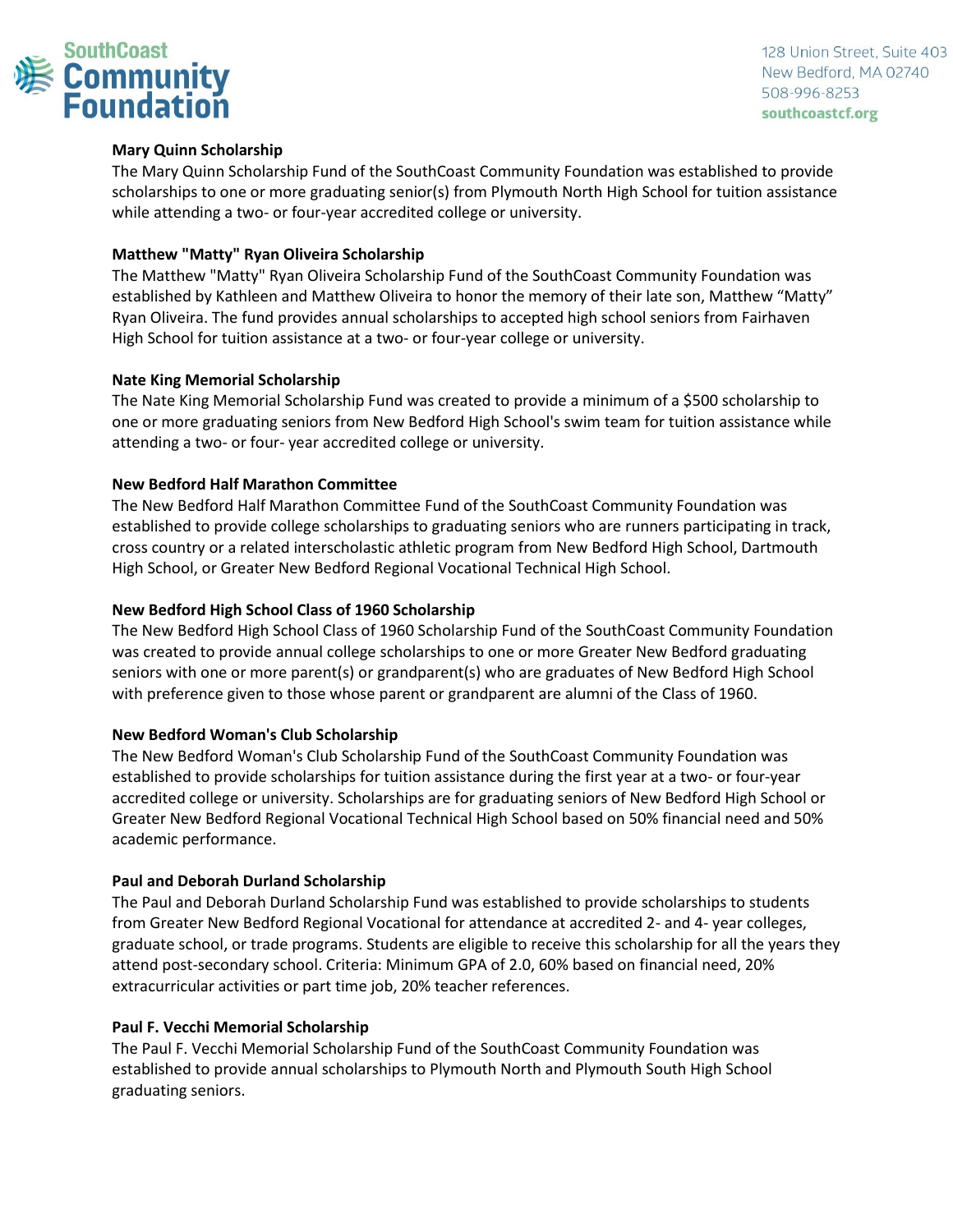

## **Samuel and Solomon Rusitzky Entrepreneurial Education**

The Samuel and Solomon Rusitzky Entrepreneurial Education Scholarship Fund of the SouthCoast Community Foundation was created to provide annual college scholarships to selected New Bedford area adult workers seeking to improve their professional standing by pursuing higher educational opportunities related to their profession. The scholarships are awarded for tuition assistance while enrolled in a two- or four-year accredited college or university.

## **Sgt. Ronald Bumpus Memorial Scholarship**

The Sgt. Ronald Bumpus Memorial Scholarship Fund was established to provide scholarship awards to graduating high school seniors from Wareham High School in their pursuit of higher education at a U.S. based accredited two- or four-year college or university. Preference will be given to students pursuing a degree in physical education, physical therapy, or a related field. Eligible candidates are those with a demonstrated financial need and personal circumstance.

## **The Amy Edwards Second Wind Scholarship Fund**

The Amy Edwards Second Wind Scholarship Fund of the SouthCoast Community Foundation is available for women who are seeking a way to improve their ability to find meaningful employment and to create positive change within their communities, a "second wind." This scholarship is for women enrolling in courses at Bristol Community College or UMass Dartmouth.

## **The TJA Fund – Jordan Alves Memorial Scholarship (TJA)**

The TJA Fund of the SouthCoast Community Foundation was established to provide annual college scholarships for Dartmouth High School students. One \$2,000 scholarship, in honor of Jordan Alves, will be awarded to an accepted high school senior at Dartmouth High School who plays soccer.

## **The TJA Fund - Trevor Alves Memorial Scholarship (TJA)**

The TJA Fund of the SouthCoast Community Foundation was established to provide annual college scholarships for Dartmouth High School students. One \$2,000.00 scholarship, in honor of Trevor Alves, will be awarded to an accepted high school senior at Dartmouth High School.

## **Thomas O. and Sarah F. Jackson Trust Award Scholarship**

The Thomas O. and Sarah F. Jackson Trust Fund of the SouthCoast Community Foundation was established to provide tuition assistance on an annually rotating basis to graduating Silver Lake, Carver, and Plymouth High School seniors during their first year of college. This year, recipients will be selected from Carver High School. Recipients must attend either the Massachusetts Institute of Technology or the University of Massachusetts, and preference is given to students majoring in an agricultural course of study.

## **Thomas S. Hathaway Scholarship**

The Thomas S. Hathaway Scholarship Fund of the SouthCoast Community Foundation was established to provide tuition assistance for college, professional, or scientific educations at Harvard University. Scholarships will be awarded, based on financial need, to one or more students residing in Acushnet, Dartmouth, Fairhaven, New Bedford, Mattapoisett, Marion, Rochester, Wareham, or Westport.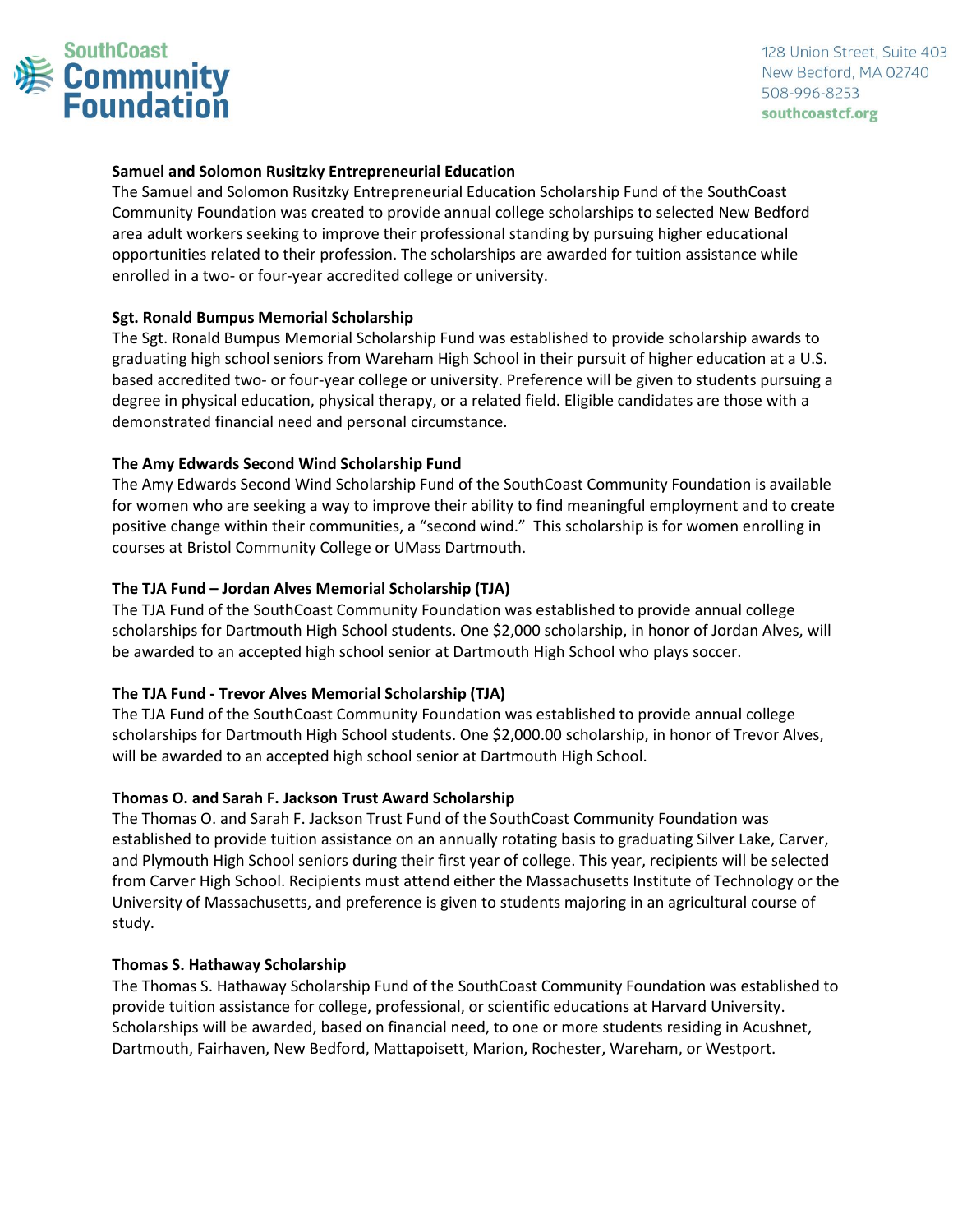

## **Van Sloun Foundation Scholarship**

The Van Sloun Foundation Scholarship Fund of the SouthCoast Community Foundation will award two 4 year scholarships annually, of no less than \$1,000 per year, to a graduating high school senior of Westport High School and Dartmouth High School.

## **Westport and Beyond – The Erika Hall Memorial Scholarship**

The Erika Hall Memorial Scholarship Fund was established to grant scholarships to Westport High School or Westport residents who graduated from sister schools (i.e., Diman Regional, Bristol County Agricultural, Bishop Connolly, or Bishop Stang High School). All scholarship applicants must be planning on attending a two- or four- year college or university.

## **William Tucker Keene Memorial Scholarship**

The William Tucker Keene Memorial Scholarship Fund was established to provide financial assistance to students who understand that an education is one of the only things in life that can never be stolen or taxed.

# **Additional Scholarship Opportunity**

See application on our website

#### **Somerset Scholarship**

The Somerset Scholarship Fund of the SouthCoast Community Foundation was established to provide scholarships for tuition assistance to Somerset resident students planning to attend a two- or four-year college or university. One goal of the Somerset Scholarship Fund is to assist those students who may not normally qualify for other scholarships.

# **Outside Scholarships Opportunities**

These scholarships are administered outside the Community Foundation

## **Colton-Khoo Scholarship**

The Colton-Khoo Scholarship Fund of the SouthCoast Community Foundation will be awarded to graduating Oliver Ames High School students who exemplify the Easton Public School core value of respecting and valuing diversity.

#### **Dean Cassell Golf Scholarship**

The Dean Cassell Golf Scholarship Fund was established to provide financial assistance to Kittansett Club employees to further their education in preparation for a career in the golf industry.

#### **Gosnold Community Scholarship**

The Gosnold Community Scholarship Fund of the SouthCoast Community Foundation was established to provide tuition assistance to individuals who have contributed to the Gosnold Community and who have demonstrated financial need to support their education pursuits.